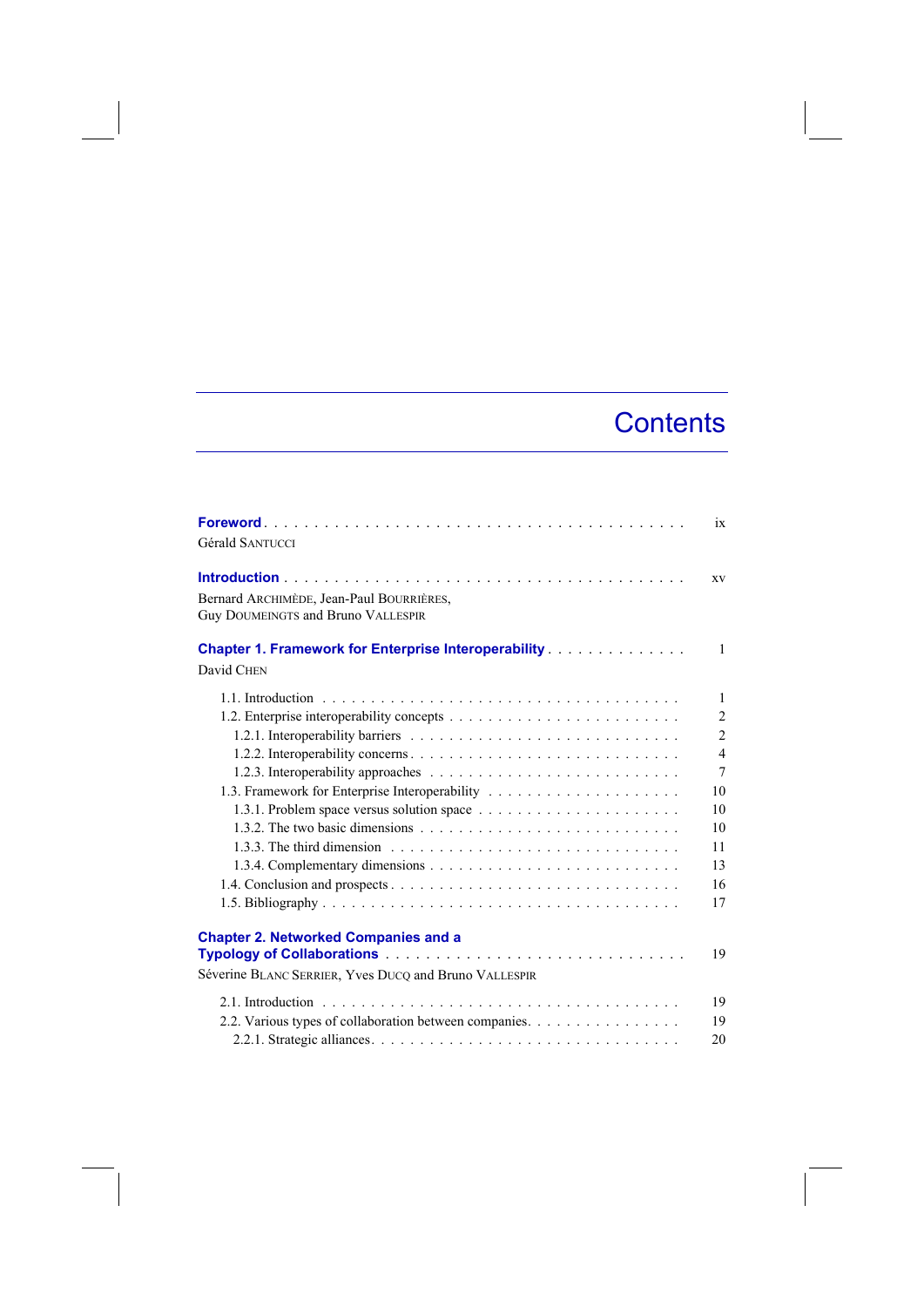|                                                                                                             | 21 |
|-------------------------------------------------------------------------------------------------------------|----|
|                                                                                                             | 23 |
|                                                                                                             | 30 |
|                                                                                                             | 35 |
| 2.3. Classification of the various types of                                                                 |    |
|                                                                                                             | 37 |
|                                                                                                             | 37 |
|                                                                                                             | 40 |
|                                                                                                             | 40 |
| <b>Chapter 3. Designing Natively Interoperable Complex</b><br>Systems: An Interface Design Pattern Proposal | 43 |
| Vincent CHAPURLAT and Nicolas DACLIN                                                                        |    |
|                                                                                                             | 43 |
| 3.2. Work program: context, problematic, hypothesis                                                         |    |
|                                                                                                             | 45 |
|                                                                                                             | 47 |
|                                                                                                             | 55 |
|                                                                                                             | 60 |
|                                                                                                             | 62 |
|                                                                                                             | 63 |
| <b>Chapter 4. Software Development and</b>                                                                  |    |
|                                                                                                             | 67 |
| Mamadou Samba CAMARA, Rémy DUPAS and Yves DUCQ                                                              |    |
|                                                                                                             | 67 |
|                                                                                                             | 68 |
| 4.2.1. Literature of software requirements' verification and validation                                     | 68 |
|                                                                                                             | 68 |
|                                                                                                             | 69 |
| 4.2.4. The method for the validation and verification                                                       |    |
|                                                                                                             | 70 |
| 4.2.5. Calculation of business process performance                                                          |    |
|                                                                                                             | 74 |
|                                                                                                             | 75 |
| 4.3. Metric-based approach for software development                                                         |    |
|                                                                                                             | 78 |
| 4.3.1. Data collection framework for the validation                                                         |    |
|                                                                                                             | 78 |
| 4.3.2. Evaluation and improvement of available data                                                         | 80 |
|                                                                                                             | 81 |
|                                                                                                             | 81 |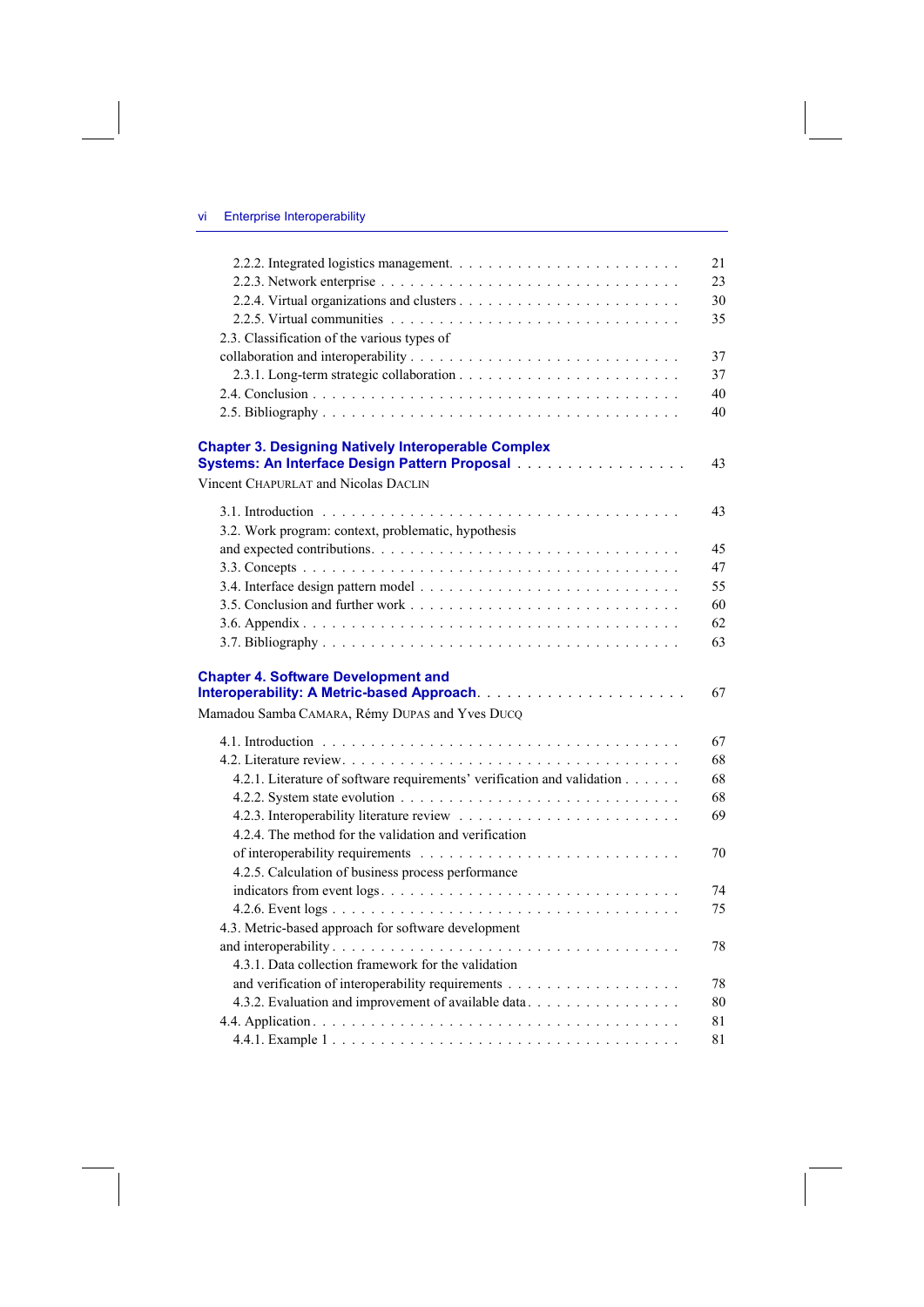|                                                                                                                       | 82       |
|-----------------------------------------------------------------------------------------------------------------------|----------|
|                                                                                                                       | 82<br>82 |
| Nicolas DACLIN, David CHEN and Bruno VALLESPIR                                                                        | 87       |
|                                                                                                                       | 87       |
|                                                                                                                       | 88       |
|                                                                                                                       | 88       |
|                                                                                                                       | 90       |
| 5.2.3. Formal characterization of decision-making in the GRAI model.                                                  | 92       |
|                                                                                                                       | 95       |
|                                                                                                                       | 97       |
| 5.3.2. Design principles for decisional interoperability.                                                             | 98       |
| 5.3.3. Formal characterization of decisional interoperability.                                                        | 100      |
|                                                                                                                       | 104      |
|                                                                                                                       | 104      |
|                                                                                                                       | 107      |
| Nicolas DACLIN, David CHEN and Bruno VALLESPIR                                                                        |          |
|                                                                                                                       | 107      |
|                                                                                                                       | 109      |
|                                                                                                                       | 111      |
|                                                                                                                       | 111      |
|                                                                                                                       | 113      |
|                                                                                                                       | 116      |
|                                                                                                                       | 125      |
|                                                                                                                       | 126      |
|                                                                                                                       | 127      |
|                                                                                                                       |          |
| <b>Chapter 7. Interoperability and Supply Chain Management Albumer 2. Albumer 2. Albumer 2. Albumer 2. Albumer 2.</b> | 131      |
| Matthieu LAURAS, Sébastien TRUPTIL, Aurélie CHARLES,                                                                  |          |
| Yacine OUZROUT and Jacques LAMOTHE                                                                                    |          |
|                                                                                                                       | 131      |
|                                                                                                                       | 133      |
|                                                                                                                       | 134      |
| 7.4. The main logistic Information Systems to support interoperability                                                | 138      |
| 7.5. Main architectures to support logistic interoperability                                                          | 143      |
| 7.6. SaaS applications revolutionize logistic interoperability                                                        | 145      |
|                                                                                                                       | 149      |
|                                                                                                                       | 149      |